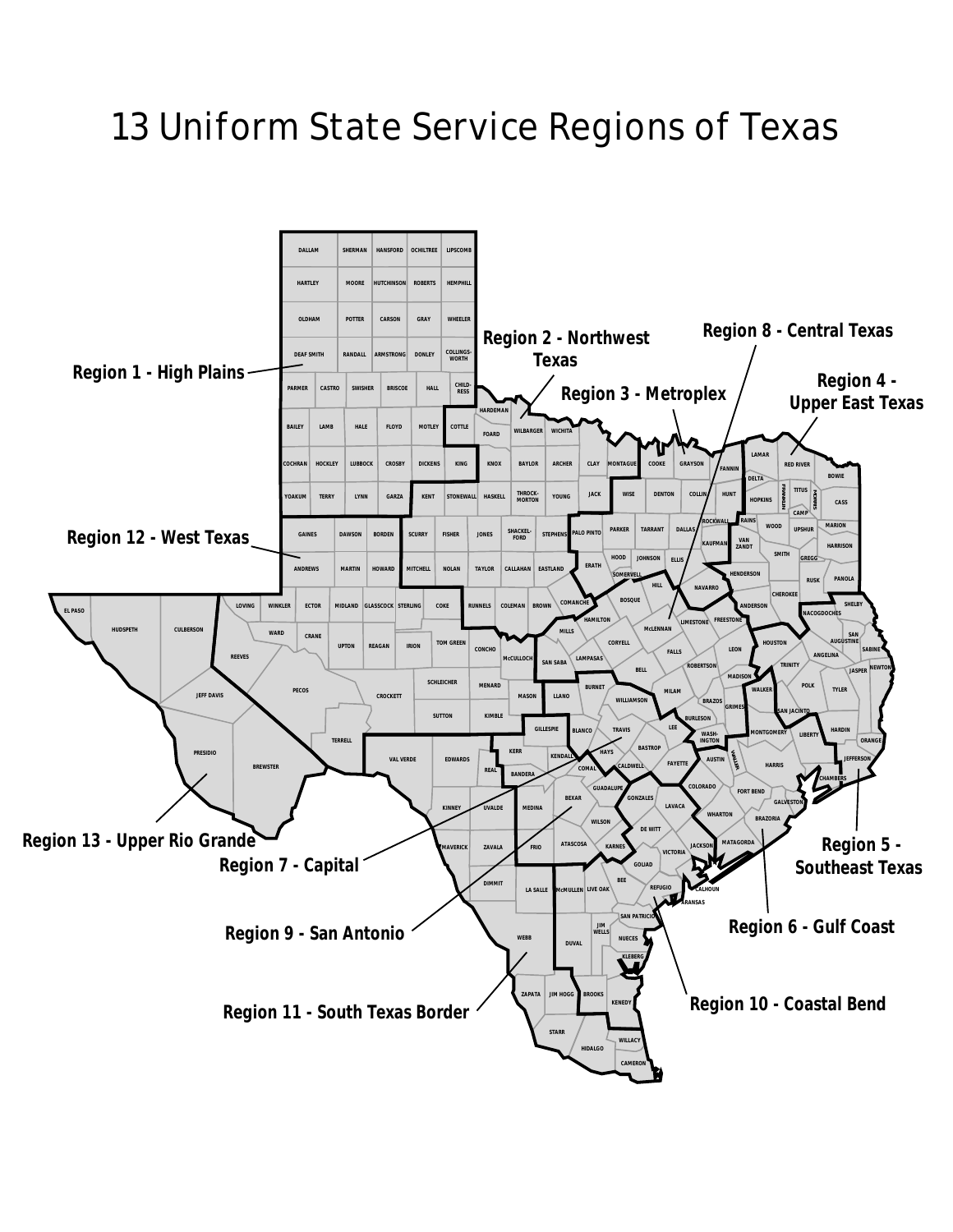| Region   | County         | Region   | County        | Region   | County           |
|----------|----------------|----------|---------------|----------|------------------|
| Region 1 | Armstrong      | Region 1 | Yoakum        | Region 3 | Hunt             |
| Region 1 | <b>Bailey</b>  | Region 2 | Archer        | Region 3 | Johnson          |
| Region 1 | <b>Briscoe</b> | Region 2 | Baylor        | Region 3 | Kaufman          |
| Region 1 | Carson         | Region 2 | <b>Brown</b>  | Region 3 | Navarro          |
| Region 1 | Castro         | Region 2 | Callahan      | Region 3 | Palo Pinto       |
| Region 1 | Childress      | Region 2 | Clay          | Region 3 | Parker           |
| Region 1 | Cochran        | Region 2 | Coleman       | Region 3 | Rockwall         |
| Region 1 | Collingsworth  | Region 2 | Comanche      | Region 3 | Somervell        |
| Region 1 | Crosby         | Region 2 | Cottle        | Region 3 | Tarrant          |
| Region 1 | Dallam         | Region 2 | Eastland      | Region 3 | Wise             |
| Region 1 | Deaf Smith     | Region 2 | Fisher        | Region 4 | Anderson         |
| Region 1 | <b>Dickens</b> | Region 2 | Foard         | Region 4 | <b>Bowie</b>     |
| Region 1 | Donley         | Region 2 | Hardeman      | Region 4 | Camp             |
| Region 1 | Floyd          | Region 2 | Haskell       | Region 4 | Cass             |
| Region 1 | Garza          | Region 2 | Jack          | Region 4 | Cherokee         |
| Region 1 | Gray           | Region 2 | Jones         | Region 4 | Delta            |
| Region 1 | Hale           | Region 2 | Kent          | Region 4 | Franklin         |
| Region 1 | Hall           | Region 2 | Knox          | Region 4 | Gregg            |
| Region 1 | Hansford       | Region 2 | Mitchell      | Region 4 | Harrison         |
| Region 1 | Hartley        | Region 2 | Montague      | Region 4 | Henderson        |
| Region 1 | Hemphill       | Region 2 | Nolan         | Region 4 | <b>Hopkins</b>   |
| Region 1 | Hockley        | Region 2 | Runnels       | Region 4 | Lamar            |
| Region 1 | Hutchinson     | Region 2 | Scurry        | Region 4 | Marion           |
| Region 1 | <b>King</b>    | Region 2 | Shackelford   | Region 4 | Morris           |
| Region 1 | Lamb           | Region 2 | Stephens      | Region 4 | Panola           |
| Region 1 | Lipscomb       | Region 2 | Stonewall     | Region 4 | Rains            |
| Region 1 | Lubbock        | Region 2 | <b>Taylor</b> | Region 4 | <b>Red River</b> |
| Region 1 | Lynn           | Region 2 | Throckmorton  | Region 4 | Rusk             |
| Region 1 | Moore          | Region 2 | Wichita       | Region 4 | Smith            |
| Region 1 | Motley         | Region 2 | Wilbarger     | Region 4 | <b>Titus</b>     |
| Region 1 | Ochiltree      | Region 2 | Young         | Region 4 | Upshur           |
| Region 1 | Oldham         | Region 3 | Collin        | Region 4 | Van Zandt        |
| Region 1 | Parmer         | Region 3 | Cooke         | Region 4 | Wood             |
| Region 1 | Potter         | Region 3 | Dallas        | Region 5 | Angelina         |
| Region 1 | Randall        | Region 3 | Denton        | Region 5 | Hardin           |
| Region 1 | Roberts        | Region 3 | Ellis         | Region 5 | Houston          |
| Region 1 | Sherman        | Region 3 | Erath         | Region 5 | Jasper           |
| Region 1 | Swisher        | Region 3 | Fannin        | Region 5 | Jefferson        |
| Region 1 | <b>Terry</b>   | Region 3 | Grayson       | Region 5 | Nacogdoches      |
| Region 1 | Wheeler        | Region 3 | Hood          | Region 5 | Newton           |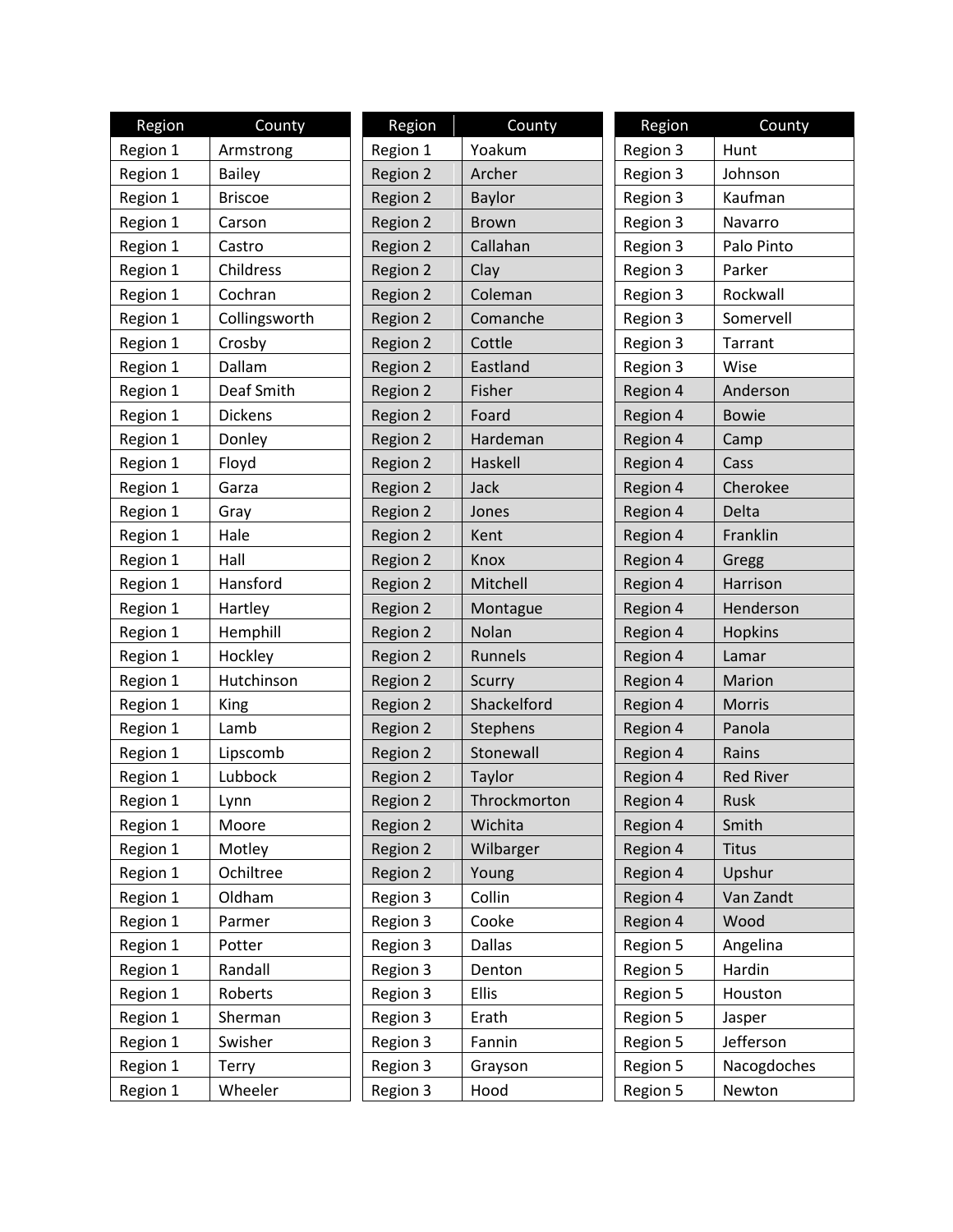| Region   | County          | Region    | County        | Region    | County        |
|----------|-----------------|-----------|---------------|-----------|---------------|
| Region 5 | Orange          | Region 8  | Hill          | Region 10 | San Patricio  |
| Region 5 | Polk            | Region 8  | Lampasas      | Region 10 | Victoria      |
| Region 5 | Sabine          | Region 8  | Leon          | Region 11 | Cameron       |
| Region 5 | San Augustine   | Region 8  | Limestone     | Region 11 | Dimmit        |
| Region 5 | San Jacinto     | Region 8  | Madison       | Region 11 | Edwards       |
| Region 5 | Shelby          | Region 8  | McLennan      | Region 11 | Hidalgo       |
| Region 5 | Trinity         | Region 8  | Milam         | Region 11 | Jim Hogg      |
| Region 5 | Tyler           | Region 8  | <b>Mills</b>  | Region 11 | Kinney        |
| Region 6 | Austin          | Region 8  | Robertson     | Region 11 | La Salle      |
| Region 6 | <b>Brazoria</b> | Region 8  | San Saba      | Region 11 | Maverick      |
| Region 6 | Chambers        | Region 8  | Washington    | Region 11 | Real          |
| Region 6 | Colorado        | Region 9  | Atascosa      | Region 11 | Starr         |
| Region 6 | Fort Bend       | Region 9  | Bandera       | Region 11 | Uvalde        |
| Region 6 | Galveston       | Region 9  | Bexar         | Region 11 | Val Verde     |
| Region 6 | Harris          | Region 9  | Comal         | Region 11 | Webb          |
| Region 6 | Liberty         | Region 9  | Frio          | Region 11 | Willacy       |
| Region 6 | Matagorda       | Region 9  | Gillespie     | Region 11 | Zapata        |
| Region 6 | Montgomery      | Region 9  | Guadalupe     | Region 11 | Zavala        |
| Region 6 | Walker          | Region 9  | Karnes        | Region 12 | Andrews       |
| Region 6 | Waller          | Region 9  | Kendall       | Region 12 | <b>Borden</b> |
| Region 6 | Wharton         | Region 9  | Kerr          | Region 12 | Coke          |
| Region 7 | Bastrop         | Region 9  | Medina        | Region 12 | Concho        |
| Region 7 | Blanco          | Region 9  | Wilson        | Region 12 | Crane         |
| Region 7 | <b>Burnet</b>   | Region 10 | Aransas       | Region 12 | Crockett      |
| Region 7 | Caldwell        | Region 10 | <b>Bee</b>    | Region 12 | Dawson        |
| Region 7 | Fayette         | Region 10 | <b>Brooks</b> | Region 12 | Ector         |
| Region 7 | Hays            | Region 10 | Calhoun       | Region 12 | Gaines        |
| Region 7 | Lee             | Region 10 | <b>DeWitt</b> | Region 12 | Glasscock     |
| Region 7 | Llano           | Region 10 | Duval         | Region 12 | Howard        |
| Region 7 | <b>Travis</b>   | Region 10 | Goliad        | Region 12 | Irion         |
| Region 7 | Williamson      | Region 10 | Gonzales      | Region 12 | Kimble        |
| Region 8 | Bell            | Region 10 | Jackson       | Region 12 | Loving        |
| Region 8 | <b>Bosque</b>   | Region 10 | Jim Wells     | Region 12 | Martin        |
| Region 8 | <b>Brazos</b>   | Region 10 | Kenedy        | Region 12 | Mason         |
| Region 8 | <b>Burleson</b> | Region 10 | Kleberg       | Region 12 | McCullock     |
| Region 8 | Coryell         | Region 10 | Lavaca        | Region 12 | Menard        |
| Region 8 | Falls           | Region 10 | Live Oak      | Region 12 | Midland       |
| Region 8 | Freestone       | Region 10 | McMullen      | Region 12 | Pecos         |
| Region 8 | Grimes          | Region 10 | <b>Nueces</b> | Region 12 | Reagan        |
| Region 8 | Hamilton        | Region 10 | Refugio       | Region 12 | Reeves        |